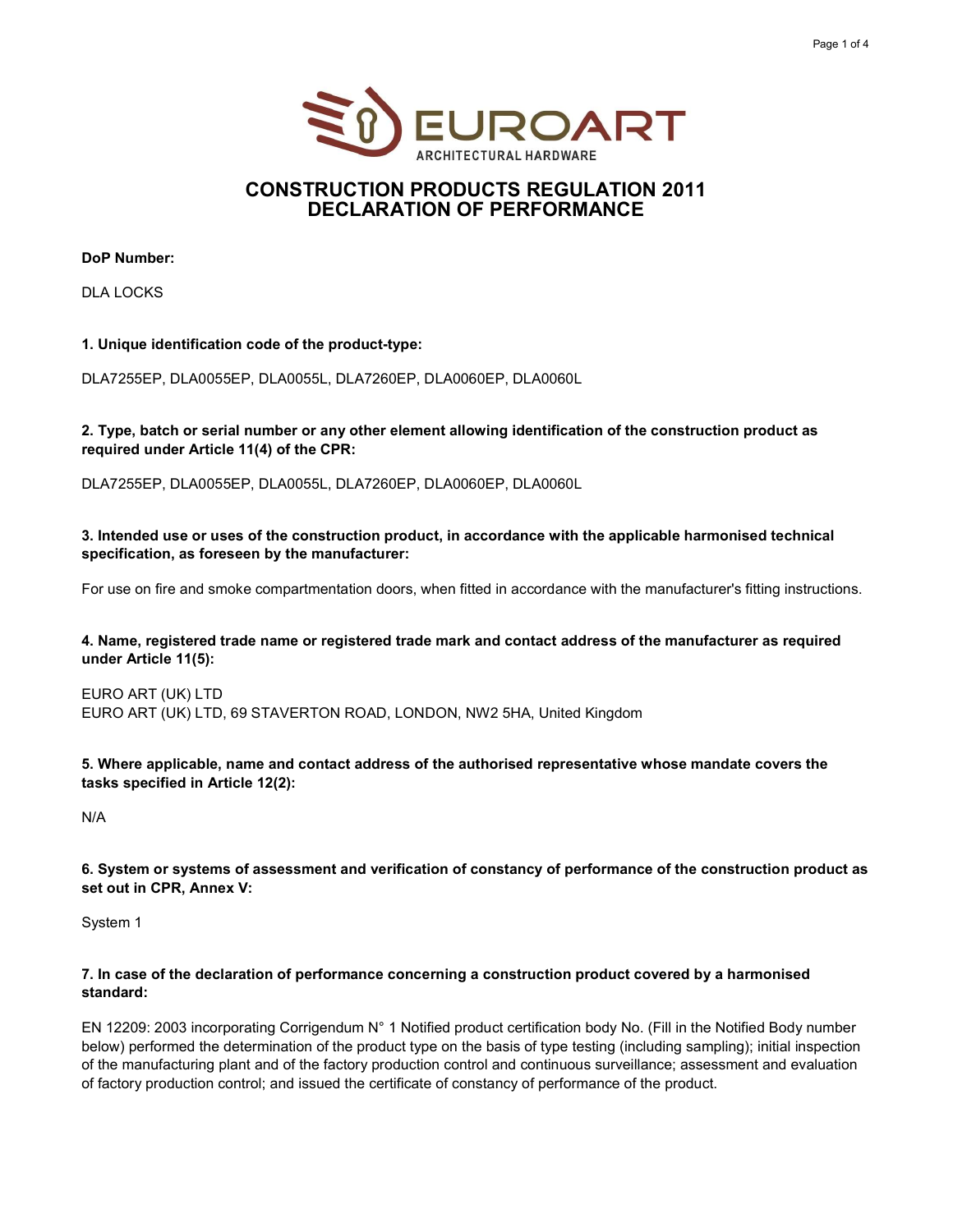# Enter Notified Body Number Here

EN 12209, BS EN 1634-1

## 8. European Technical Assessment:

N/A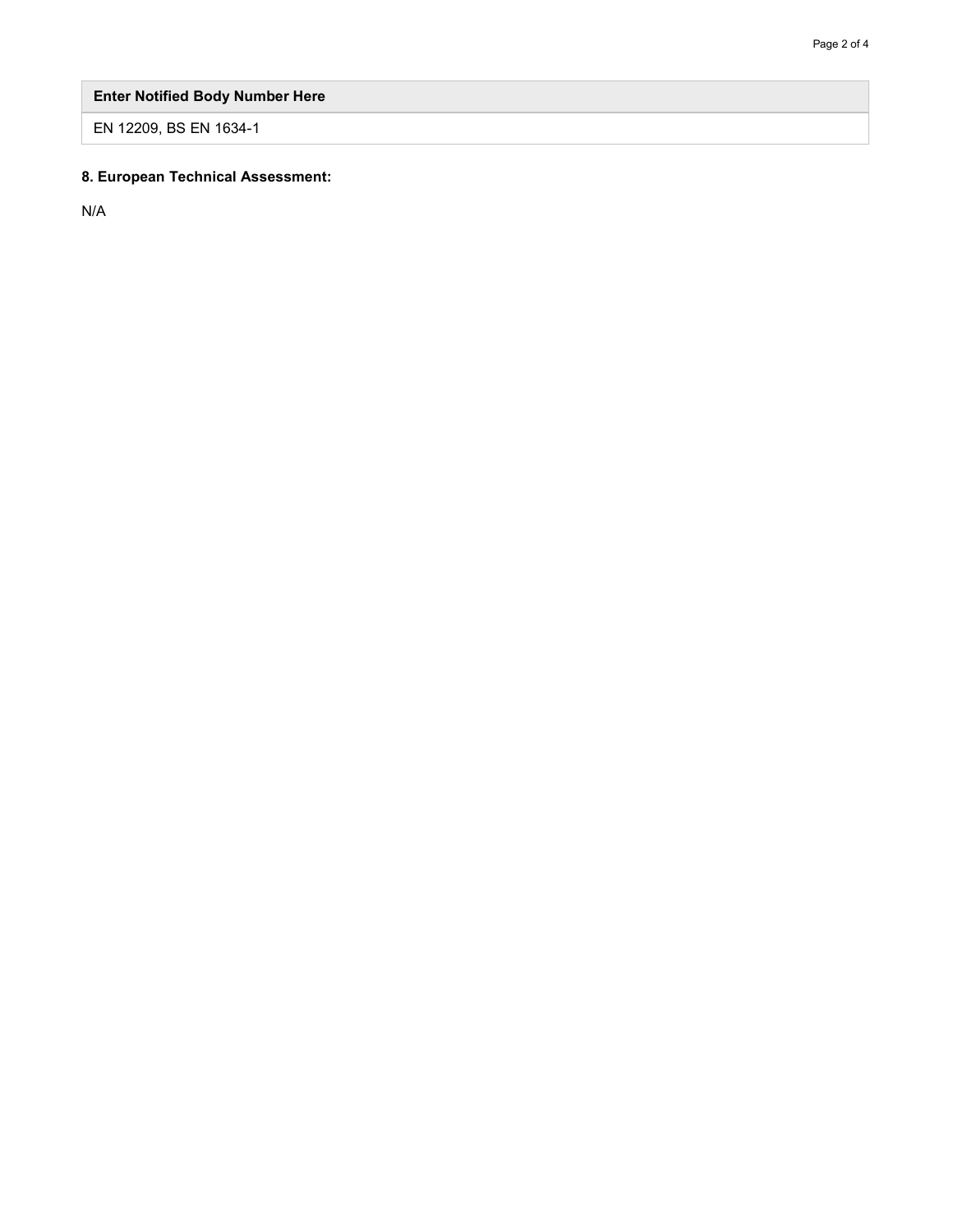### 9. Declared performance

| <b>Essential characteristic</b><br> Self closing                                                              | <b>Performance</b>                                                                                                                                         | Harmonised technical specification               |
|---------------------------------------------------------------------------------------------------------------|------------------------------------------------------------------------------------------------------------------------------------------------------------|--------------------------------------------------|
| 5.4.2 Closing force                                                                                           | Grade 8, Up to 200 kg door mass, 15 N<br>max. closing force                                                                                                | EN 12209: 2003 incorporating<br>Corrigendum N° 1 |
| 5.1.2 Re-latching force of latch bolt                                                                         | Greater than 2.5 N                                                                                                                                         |                                                  |
| <b>Essential characteristic</b>                                                                               |                                                                                                                                                            |                                                  |
| Durability of self closing                                                                                    | <u> Performance_</u>                                                                                                                                       | Harmonised technical specification               |
| 5.3.1 Durability of latch action                                                                              | Grade X, 200,000 test cycles, 120 N<br>lload on latch bolt <sup>.</sup>                                                                                    | EN 12209:2003 incorporating<br>Corrigendum N° 1  |
| Ability to maintain the door in the<br><del>closed position and not contribute to</del><br>the spread of fire | l <del>Grade 1</del>                                                                                                                                       |                                                  |
| Dangerous Substances Annex ZA3                                                                                | The materials in the product(s) do not<br>contain or release any dangerous<br>substances in excess of the maximum<br>levels specified in existing European |                                                  |
|                                                                                                               | <del>material standards or any national</del><br>regulations.                                                                                              |                                                  |